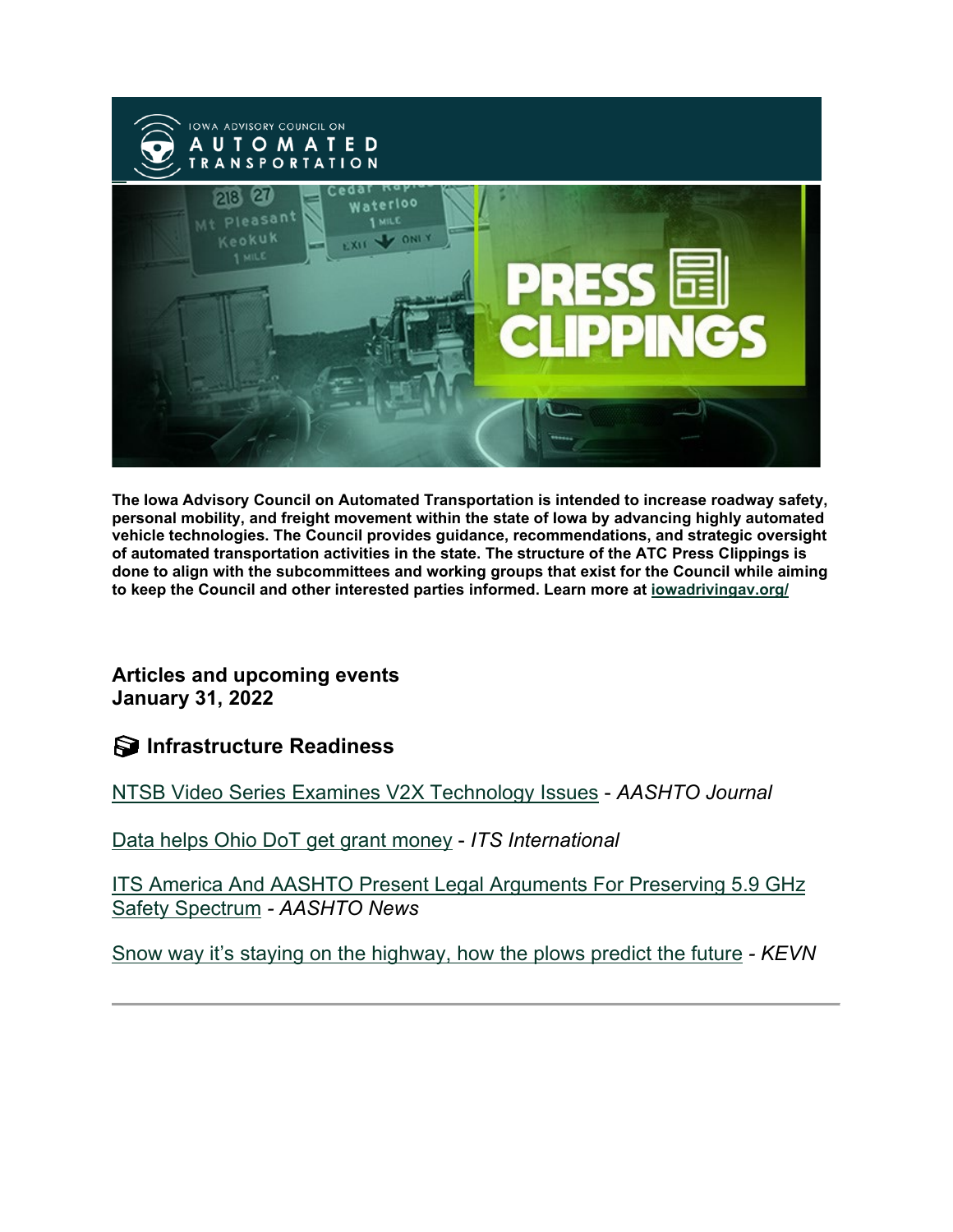## **Policy & Legislation**

[Experts say 2022 is the year smart city projects move from flashy to](https://www.morningbrew.com/emerging-tech/stories/2022/01/21/experts-say-2022-is-the-year-smart-city-projects-move-from-flashy-to-functional?utm_medium=email&utm_source=govdelivery)  [functional](https://www.morningbrew.com/emerging-tech/stories/2022/01/21/experts-say-2022-is-the-year-smart-city-projects-move-from-flashy-to-functional?utm_medium=email&utm_source=govdelivery) - *Morning Brew*

[CMU safety expert, city of Pittsburgh have concerns about proposed state bill for](https://www.post-gazette.com/news/transportation/2022/01/20/CMU-professor-Philip-Koopman-self-driving-vehicles-safety-driver-Senate-Bill-965-Pittsburgh-Department-of-Mobility-and-Infrastructure/stories/202201190132?utm_medium=email&utm_source=govdelivery)  [self-driving vehicles](https://www.post-gazette.com/news/transportation/2022/01/20/CMU-professor-Philip-Koopman-self-driving-vehicles-safety-driver-Senate-Bill-965-Pittsburgh-Department-of-Mobility-and-Infrastructure/stories/202201190132?utm_medium=email&utm_source=govdelivery) *- Pittsburgh Post-Gazette*

[USDOT Outlines Path Forward With New Infrastructure Law](https://www.govtech.com/fs/usdot-outlines-path-forward-with-new-infrastructure-law?utm_medium=email&utm_source=govdelivery) *- Government Technology*

[The Federal Response to a Disrupted Supply Chain](https://www.ttnews.com/newsmakers/federal-response-to-disrupted-supply-chain?utm_medium=email&utm_source=govdelivery) *- Transport Topics*

#### **Example 2** Economic Development

[TuSimple, Developer Building Autonomous-Truck Terminal](https://www.truckinginfo.com/10160246/tusimple-developer-building-autonomous-truck-terminal?utm_medium=email&utm_source=govdelivery) - *Trucking Info*

[Seven CEOs and One Secretary of Transportation on the Future of Cars](https://www.theverge.com/2022/1/25/22898999/decoder-podcast-ford-waymo-volkswagen-jeep-tesla-autonomous-driving-ceo?utm_medium=email&utm_source=govdelivery) *- The Verge*

[Transportation Pathways Demand Analysis](https://www.minntran.org/wp-content/uploads/2022/01/Transportation_Demand-Analysis_2021.pdf?utm_medium=email&utm_source=govdelivery) - *Minnesota State Transportation of Excellence*

[Ford aims to be the Tesla of connected commercial vehicles](https://wtvbam.com/2022/01/25/ford-aims-to-be-the-tesla-of-connected-commercial-vehicles/?utm_medium=email&utm_source=govdelivery) *- Reuters*

### **Public Safety & Enforcement**

[IIHS creates safeguard ratings for partial automation](https://www.iihs.org/news/detail/iihs-creates-safeguard-ratings-for-partial-automation?utm_medium=email&utm_source=govdelivery) - *Insurance Institute for Highway Safety*

[Advanced driver assistance tech in cars today won't pass IIHS' new safety](https://techcrunch.com/2022/01/20/advanced-driver-assistance-tech-in-cars-today-wont-pass-iihs-new-safety-rating/?utm_medium=email&utm_source=govdelivery)  [rating](https://techcrunch.com/2022/01/20/advanced-driver-assistance-tech-in-cars-today-wont-pass-iihs-new-safety-rating/?utm_medium=email&utm_source=govdelivery) - *TechCrunch*

[Can a Self-Driving 40-Ton Truck Be Safe? Developers Say Yes But Others Are](https://www.insurancejournal.com/news/national/2022/01/10/648703.htm?utm_medium=email&utm_source=govdelivery)  [Skeptical.](https://www.insurancejournal.com/news/national/2022/01/10/648703.htm?utm_medium=email&utm_source=govdelivery) *- Bloomberg*

[Driver Monitoring Systems by Ford and GM Are Only Ones to Earn Points in](https://www.consumerreports.org/car-safety/driver-monitoring-systems-ford-gm-earn-points-in-cr-tests-a6530426322/?utm_medium=email&utm_source=govdelivery)  [CR's Tests](https://www.consumerreports.org/car-safety/driver-monitoring-systems-ford-gm-earn-points-in-cr-tests-a6530426322/?utm_medium=email&utm_source=govdelivery) *- Consumer Reports*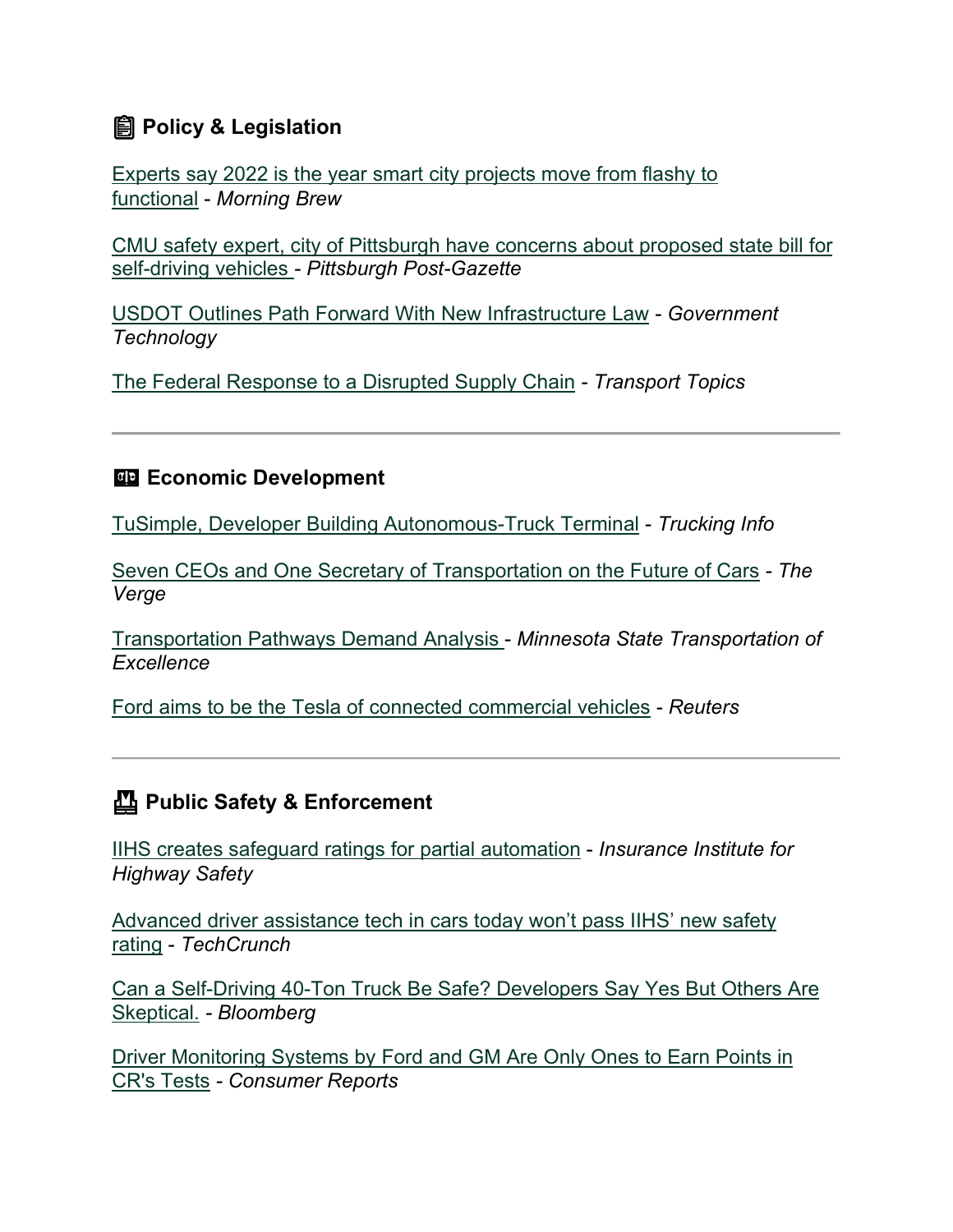### **Research, Development, Testing & Evaluation**

[Bus Makers Are Merging Electrification and Autonomy](https://www.govtech.com/fs/bus-makers-are-merging-electrification-and-autonomy?utm_medium=email&utm_source=govdelivery) *- Government Technology*

[GE Appliances goes autonomous](https://www.scmr.com/article/ge_appliances_goes_autonomous?utm_medium=email&utm_source=govdelivery) - *Supply Chain Management*

[14 streetlight sensors are collecting data on a Center City block as part of a](https://billypenn.com/2022/01/20/philadelphia-smartblock-smart-cities-streetlight-sensors-surveilance/?utm_medium=email&utm_source=govdelivery)  ['smart cities' pilot](https://billypenn.com/2022/01/20/philadelphia-smartblock-smart-cities-streetlight-sensors-surveilance/?utm_medium=email&utm_source=govdelivery) - *Billy Penn*

[Michigan and Ontario collaborate on establishing air mobility corridor](https://www.smartcitiesworld.net/logistics/michigan-and-ontario-collaborate-on-establishing-air-mobility-corridor-7325?utm_medium=email&utm_source=govdelivery) *- Smart Cities World*

# **EXED** Upcoming Events

[The Road Ahead for Automated Vehicles](https://transportation.house.gov/committee-activity/hearings/the-road-ahead-for-automated-vehicles?utm_medium=email&utm_source=govdelivery) (In-Person/Virtual) *US House Highways & Transit Subcommittee Meeting* Wednesday, February 2nd 10:00 am

**Expert Testimony:** Scott Marler – Iowa DOT Director

[All AVs Are Local: Iowa's Autonomous Rural Shuttle](https://pavecampaign.org/event/iowa-autonomous-rural-shuttle/?utm_medium=email&utm_source=govdelivery) (Virtual) *Partners for Automated Vehicle Education (PAVE)* Wednesday, February 2nd 1:00-1:30 pm

#### **Presenters:**

Dan McGehee – University of Iowa Omar Ahmad – National Advanced Driving Simulator

[CCAT Global Symposium on Connected and Automated Vehicles &](https://ccat.umtri.umich.edu/symposium/?utm_medium=email&utm_source=govdelivery)  [Infrastructure](https://ccat.umtri.umich.edu/symposium/?utm_medium=email&utm_source=govdelivery) (In-Person/Virtual) *Center for Connected and Automated Transportation (CCAT)* April 12th-13th Ann Arbor, MI